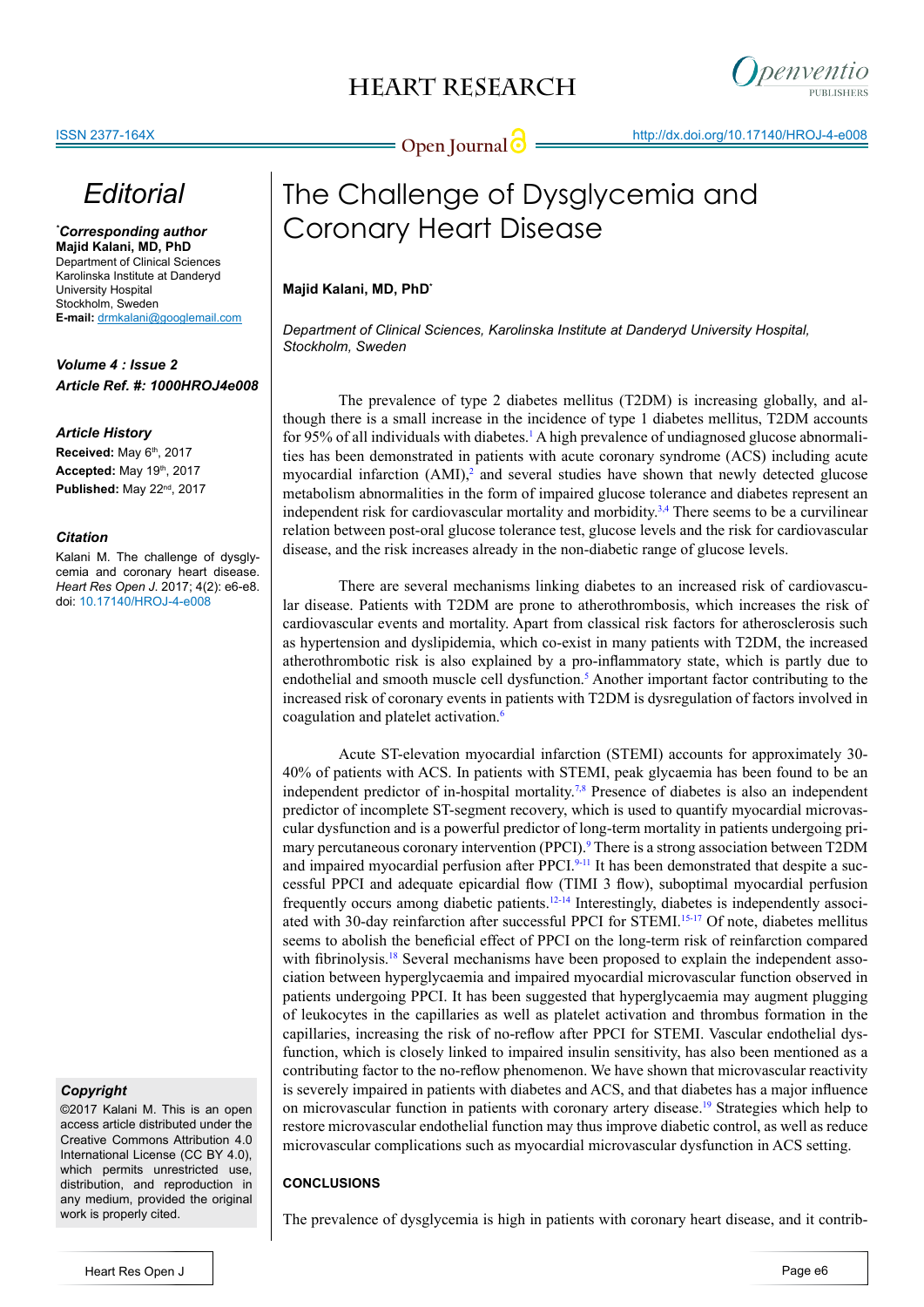## **HEART RESEARCH**

**Open Journal**



utes to increased risk for poor clinical outcome. In order to identify targets, modulation of which may improve cardiovascular prognosis in patients with dysglycaemia and ACS, the mechanisms of no-reflow after PPCI and their relationship with hyperglycaemia should be further investigated. Furthermore, new treatment strategies targeting myocardial perfusion after percutaneous coronary intervention and microvascular endothelial function are urgently needed.

#### **REFERENCES**

<span id="page-1-0"></span>1. Shaw JE, Sicree RA, Zimmet PZ. Global estimates of the prevalence of diabetes for 2010 and 2030. *Diabetes Res Clin Pract.*  2010; 87: 4-14. doi: [10.1016/j.diabres.2009.10.007](https://linkinghub.elsevier.com/retrieve/pii/S0168-8227%2809%2900432-X)

<span id="page-1-1"></span>2. Bartnik M, Rydén L, Ferrari R, et al. The prevalence of abnormal glucose regulation in patients with coronary artery disease across Europe. The Euro Heart Survey on diabetes and the heart. *Eur Heart J.* 2004; 25: 1880-1890. doi: [10.1016/j.ehj.2004.07.027](%20https://doi.org/10.1016/j.ehj.2004.07.027)

<span id="page-1-2"></span>3. Lenzen M, Rydén L, Öhrvik J, et al. Diabetes known or newly detected, but not impaired glucose regulation, has a negative influence on 1-year outcome in patients with coronary artery disease: A report from the Euro Heart Survey on diabetes and the heart. *Eur Heart J.* 2006; 27: 2969-2974. doi: [10.1093/eurheartj/ehl363](https://doi.org/10.1093/eurheartj/ehl363)

4. Kuhl J, Jörneskog G, Wemminger M, Bengtsson M, Lundman P, Kalani M. Long-term clinical outcome in patient with acute coronary syndrome and dysglycaemia. *Cardiovasc Diabetol*. 2015; 14: 120. doi: [10.1186/s12933-015-0283-3](https://cardiab.biomedcentral.com/articles/10.1186/s12933-015-0283-3)

<span id="page-1-3"></span>5. Paneni F, Beckman JA, Creager MA, Cosentino F. Diabetes and vascular disease: Pathophysiology, clinical censequences, and medical therapy: Part I. *Eur Heart J*. 2013; 34: 2436-2446. doi: [10.1093/eurheartj/eht149](https://doi.org/10.1093/eurheartj/eht149)

<span id="page-1-4"></span>6. Vazanna N, Ranali P, Cuccurullo C, et al. Diabetes mellitus and thrombosis. *Thromb Res*. 2012; 129: 371-377. doi: [10.1016/j.](http://dx.doi.org/10.1016/j.thromres.2011.11.052%0D) [thromres.2011.11.052](http://dx.doi.org/10.1016/j.thromres.2011.11.052%0D)

<span id="page-1-5"></span>7. Deedwania P, Kosiborod M, Barrett E, et al. American Heart Association Diabetes Committee of the Council on Nutrition, Physical Activity, and Metabolism. Hyperglycemia and acute coronary syndrome: A scientific statement from the American Heart Association Diabetes Committee of the Council on Nutrition, Physical Activity, and Metabolism. *Circulation*. 2008; 117: 1610-1619. doi: [10.1161/CIRCULATIONAHA.107.188629](https://doi.org/10.1161/CIRCULATIONAHA.107.188629)

8. Lazzeri C, Valente S, Chiostri M, Picariello C, Gensini GF. In-hospital peak glycemia and prognosis in STEMI patients without earlier known diabetes. *Eur J Cardiovasc Prev Rehabil*. 2010; 17(4): 419-423.

<span id="page-1-6"></span>9. Verouden NJW, Haeck JDE, Kuijt WJ, et al. Clinical and angiographic predictors of ST-segment recovery after primary percutaneous coronary intervention. *Am J Cardiol*. 2010; 105: 1692-1697. doi: [10.1016/j.amjcard.2010.01.343](https://linkinghub.elsevier.com/retrieve/pii/S0002-9149%2810%2900473-X)

10. Romano M, Buffoli F, Tomasi L, et al. The no-reflow phenomenon in acute myocardial infarction after primary angioplasty: Incidence, predictive factors, and long-term outcomes. *J Cardiovasc Med (Hagerstown)*. 2008, 9: 59-63. doi: [10.2459/](http://journals.lww.com/jcardiovascularmedicine/Abstract/2008/01000/The_no_reflow_phenomenon_in_acute_myocardial.11.aspx) [JCM.0b013e328028fe4e](http://journals.lww.com/jcardiovascularmedicine/Abstract/2008/01000/The_no_reflow_phenomenon_in_acute_myocardial.11.aspx)

11. Iwakura K, Ito H, Ikushima M, et al. Association between hyperglycemia and the no-reflow phenomenon in patients with acute myocardial infarction. *J Am Coll Cardiol*. 2003; 41: 1-7. doi: [10.1016/S0735-1097\(02\)02626-8](http://www.sciencedirect.com/science/article/pii/S0735109702026268)

<span id="page-1-7"></span>12. Marso SP, Miller T, Rutherford BD, et al. Comparison of myocardial reperfusion in patients undergoing percutaneous coronary intervention in ST-segment elevation acute myocardial infarction with versus without diabetes mellitus (from the EMERALD Trial). *Am J Cardiol*. 2007; 100: 206-210. doi: [10.1016/j.amjcard.2007.02.080](https://doi.org/10.1016/j.amjcard.2007.02.080)

13. Ishihara M, Kagawa E, Inoue I, et al. Impact of admission hyperglycemia and diabetes mellitus on short- and long-term mortality after acute myocardial infarction in the coronary intervention era. *Am J Cardiol*. 2007; 99: 1674-1679. doi: [10.1016/j.amj](https://doi.org/10.1016/j.amjcard.2007.01.044)[card.2007.01.044](https://doi.org/10.1016/j.amjcard.2007.01.044)

14. Timmer JR, van der Horst IC, de Luca G, et al. Comparison of myocardial perfusion after successful primary percutaneous coronary intervention in patients with ST-elevation myocardial infarction with versus without diabetes mellitus. *Am J Cardiol*. 2005; 95: 1375-1377. doi: [10.1016/j.amjcard.2005.01.088](https://doi.org/10.1016/j.amjcard.2005.01.088)